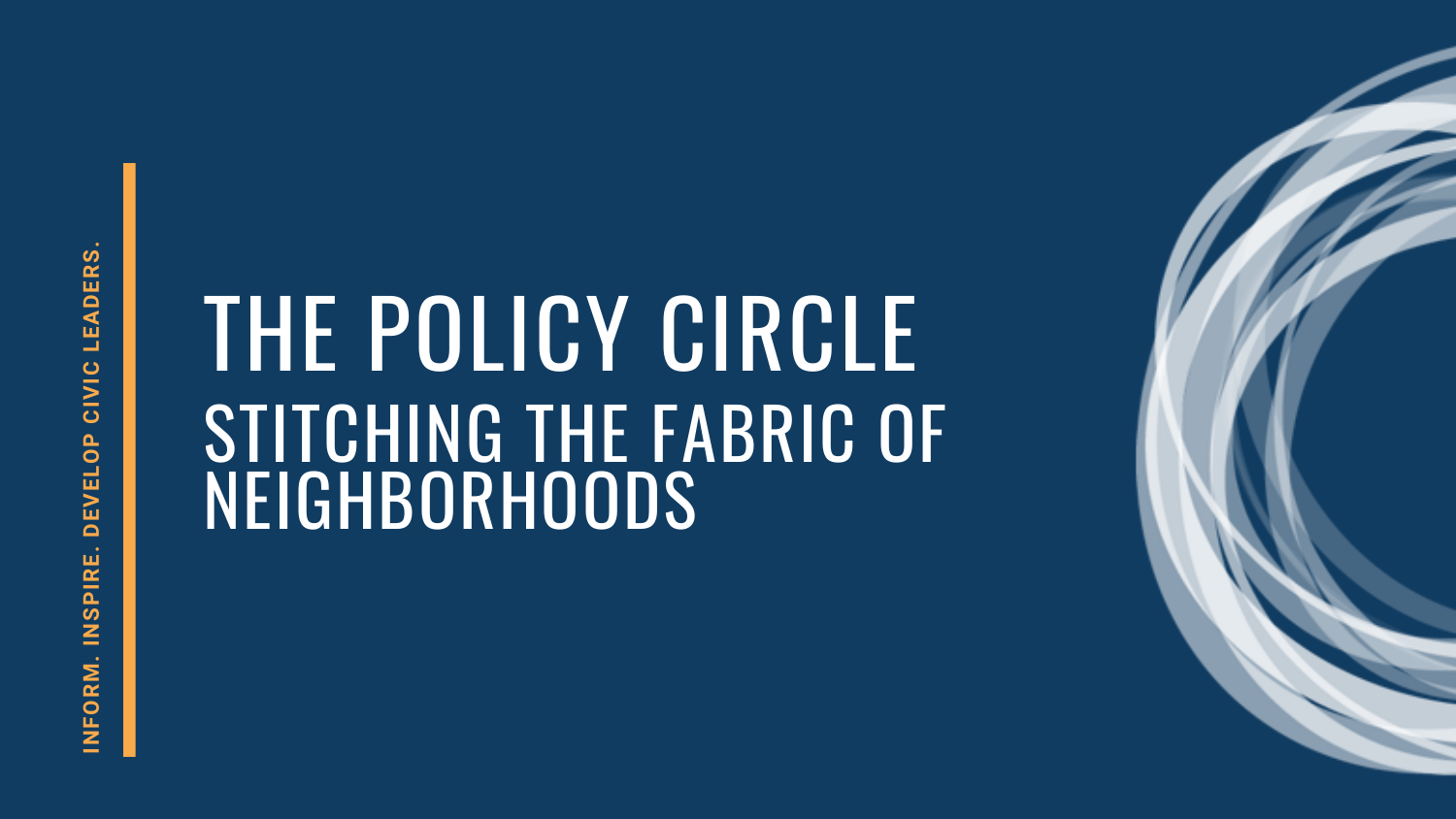### WHY ARE NEIGHBORHOODS IMPORTANT?

A COMMUNITY'S WELL-BEING IS RELATED TO THAT OF ITS RESIDENTS. A 2018 HARVARD STUDY FOUND THAT "PEOPLE WHO ARE MORE SOCIALLY CONNECTED TO FAMILY, TO FRIENDS, TO COMMUNITY ARE HAPPIER, THEY'RE PHYSICALLY HEALTHIER AND THEY LIVE LONGER THAN PEOPLE WHO ARE LESS WELL CONNECTED." THIS IS NOT ONLY IN TERMS OF PHYSICAL HEALTH AND HEALTHCARE QUALITY, AS GEOGRAPHY CAN OFTEN TIMES AFFECT ACCESS TO CARE, BUT ALSO IN TERMS OF SOCIAL COMMUNITY HEALTH.

DAVID BOHIGIAN, FORMER ACTING CEO OF THE U.S. OVERSEAS PRIVATE INVESTMENT CORPORATION (NOW THE U.S. INTERNATIONAL DEVELOPMENT FINANCE CORPORATION, DFC), LOOKS AT SIDEWALKS WHEN HE THINKS OF NEIGHBORHOODS: "I THINK THE WAY YOU JUDGE A NEIGHBORHOOD IS BY THE SIDEWALKS…WE TALK ABOUT CAPITAL OFTEN, FINANCIAL CAPITAL, BUT SOCIAL CAPITAL IS BUILT ON SIDEWALKS." SIDEWALKS CAN OFFER BEAUTY IN THE FORM OF WELL-PAVED ROADS AND PATHS AROUND GREEN SPACES AND CENTRAL AREAS; PROSPERITY, AS BUSINESS CAN GROW WHERE THERE IS FOOT TRAFFIC, PROVIDING MORE GATHERING PLACES THAT EXPAND OPPORTUNITIES FOR HUMAN CONNECTEDNESS.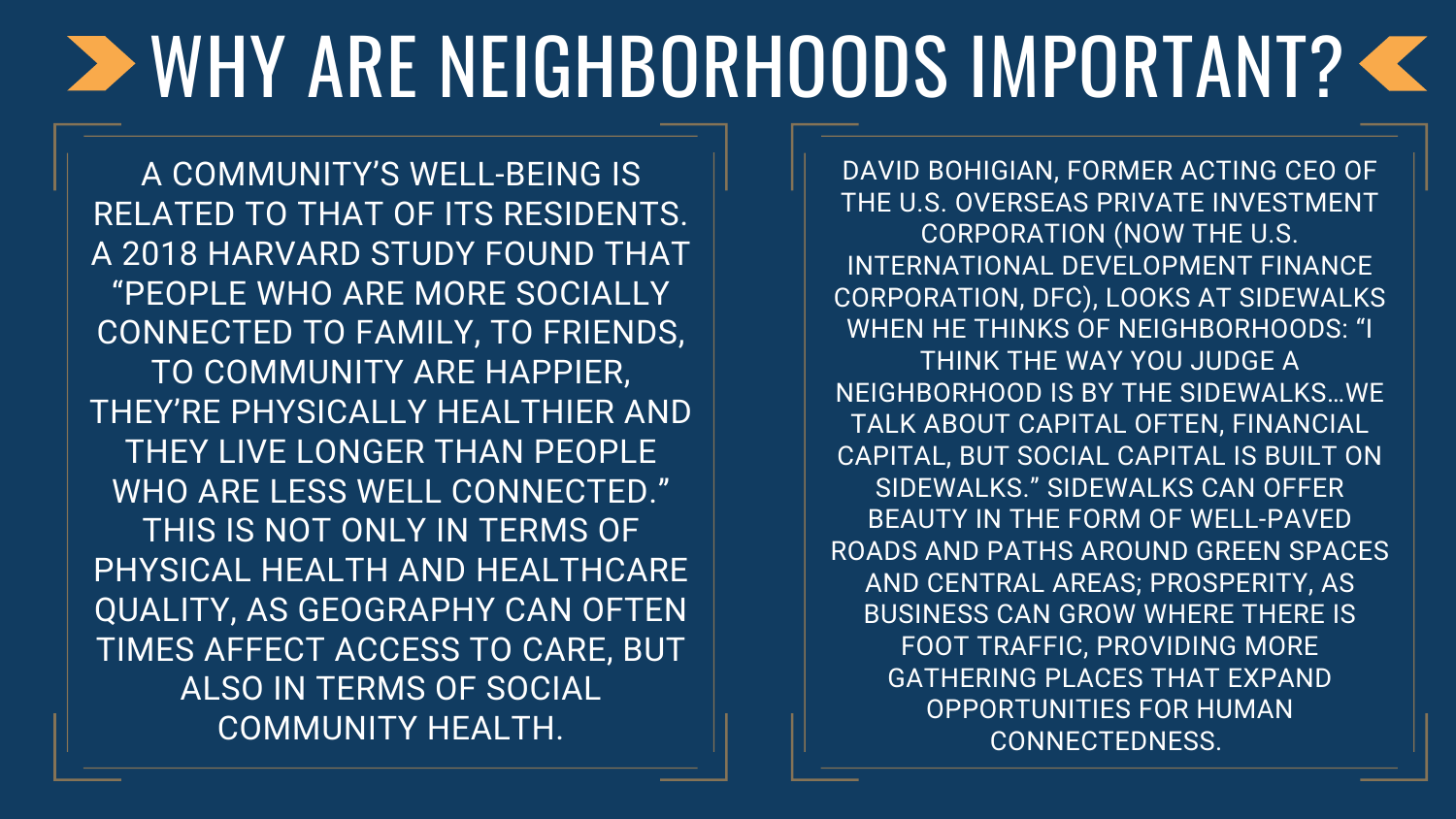# FACTS TO KNOW

SMALL BUSINESSES CREATE ALMOST TWO-THIRDS OF NEW JOBS AND EMPLOY ALMOST HALF OF THE COUNTRY'S PRIVATE WORKFORCE. TWO-THIRDS OF EVERY DOLLAR SPENT AT A SMALL BUSINESS STAYS IN THE LOCAL COMMUNITY, AND EVERY DOLLAR SPENT AT A SMALL BUSINESS CREATES AN ADDITIONAL 50 CENTS OF LOCAL BUSINESS ACTIVITY.

HUNDREDS OF LOCAL GOVERNMENT RACES SEE INCUMBENTS RUNNING WITHOUT COMPETITION. BALLOTPEDIA'S ANALYSIS OF UNCONTESTED ELECTIONS IN 2020 FOUND AN AVERAGE OF 40% OF LOCAL SEATS WERE UNCONTESTED. VOTER PARTIPATION IS ANOTHER PART OF THE ISSUE; IN BIGGER CITIES 15% OF ELECTIONS WERE UNCONTESTED. ONLY 25% OF NYC'S REGISTERED VOTERS AND ONLY 20% OF LA'S REGISTERED VOTERS PARTICIPATED IN MAYORAL RACES IN 2017.

A YELP ANALYSIS INDICATED ALMOST 100,000 SMALL BUSINESS ACROSS THE COUNTRY HAD CLOSED PERMANENTLY BETWEEN MARCH AND SEPTEMBER 2020. A REPORT FROM THE FEDERAL RESERVE DETERMINED "AROUND 200,000 MORE U.S. BUSINESSES PERMANETNLY CLOSED AS A RESULT OF THE PANDEMIC THAN IN A TYPICAL YEAR."

ACROSS THE U.S., THERE ARE APPROXIMATELY 46 MILLION AMERICANS (15% OF THE POPULATION) LIVING IN 1,969 RURAL COUNTIES, 175 MILLION AMERICANS (55%) LIVING IN 1,093 SUBURBAN COUNTIES, AND 98 MILLION AMERICANS (31%) LIVING IN 68 URBAN CORE COUNTIES. THE POPULATION OF ADULTS 65 AND OLDER HAS INCREASED THE MOST IN THE SUBURBS AND IMMIGRANTS TEND TO FLOCK TO METROPOLITAN AND URBAN AREAS. AMONG RURAL COUNTIES, 30% HAVE CONCENTRATED POVERTY, MEANING AT LEAST 20% OF THE POPULATION IS POOR. RURAL COUNTIES ALSO TEND TO HAVE THE SMALLEST SHARE OF PRIME-AGE WORKERS.

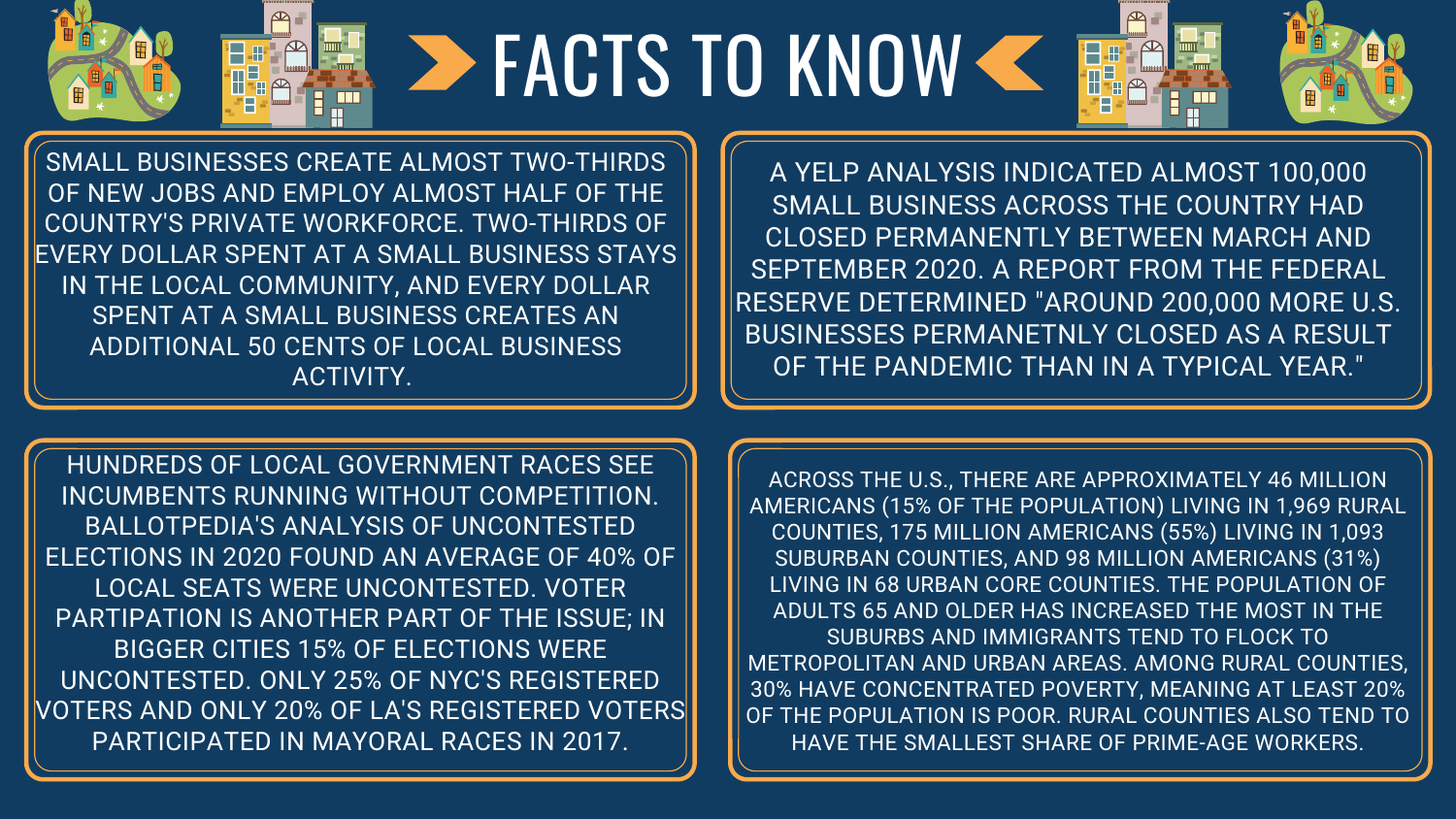

# **DE GOVERNMENT INVOLVEMENT <<**

THE DEPARTMENT OF HOUSING AND URBAN DEVELOPMENT (HUD) RECEIVED JUST OVER \$49.6 BILLION IN FUNDING FOR THE 2021 FISCAL YEAR. BLOCK GRANT PROGRAMS RECEIVED \$3.5 BILLION. HUD REPORTS THAT BETWEEN 2005 AND 2013, BLOCK GRANT PROGRAMS ASSISTED 1.1 MILLION PEOPLE WITH HOMEOWNERSHIP, 33 MILLION PEOPLE WITH PUBLIC IMPROVEMENTS, AND 105 MILLION PEOPLE WITH NEW PUBLIC SERVICES. HOWEVER, THERE IS LITTLE OTHER EVIDENCE OF BENEFITS OF BLOCK GRANT FUNDING, BUT WHETHER THIS IS DUE TO LACK OF INVESTMENT IN EVALUATION METHODS IS UNCLEAR.

> LOCAL GOVERNMENT REGULATIONS HAVE CONSIDERABLE INFLUENCE ON COMMUNITIES. ZONING, FOR EXAMPLE, IS A "LEGISLATIVE PROCESS FOR DIVIDING LAND INTO ZONES FOR DIFFERENT USES." INDIVIDUAL COUNTIES, CITIES, AND TOWNSHIPS HAVE THEIR OWN SETS OF ZONING REGULATIONS, CALLED ORDINANCES. EVEN THOUGH DEVELOPERS OFTEN DETERMINE WHAT TO BUILD, WHERE THEY ARE ALLOWED TO BUILD IS CONTROLLED BY LOCAL ZONING LAWS, AND THE "CITY COUNCIL IS THE FINAL DECISION-MAKER ON ALL ZONING APPLICATIONS." ESSENTIALLY, THE CITY COUNCIL'S DECISIONS ON ZONING SET THE RULES ON EVERYTHING FROM THE STRUCTURE OF MAIN STREET TO WHETHER YOU CAN RUN A BUSINESS IN YOUR HOUSE.

SENATOR ROBERT F. KENNEDY SET UP THE FIRST COMMUNITY DEVELOPMENT CORPORATION (CDC) TO REVITALIZE COMMUNITIES BY PROVIDING EDUCATION, JOB TRAINING, HEALTHCARE, COMMERCIAL DEVELOPMENT, AND AFFORDABLE HOUSING. TODAY, CDCS TARGET FEDERAL FUNDING FOR COMMUNITY DEVELOPMENT PROJECTS IN POOR URBAN AREAS. NEIGHBORWORKS AMERICA DOES SO BY SUPPORTING A NETWORK OF OVER 240 COMMUNITY DEVELOPMENT ORGANIZATIONS ACROSS THE COUNTRY, AND FREQUENTLY WORKS WITH, REPORTS TO, AND DOES RESEARCH FOR HUD.

IN 2018, 31% OF STATE AND LOCAL GOVERNMENT EXPENDITURES WENT TO ELEMENTARY, SECONDARY, AND HIGHER EDUCATION; 22.4% TO PUBLIC WELFARE PROGRAMS SUCH AS MEDICAID; AND 9.4%% TO PUBLIC HEALTH AND HOSPITALS. REVENUE SOURCES INCLUDE BUSINESS TAXES, SALES TAXES, AND STATE GOVERNMENT TRANSFERS. PROPERTY TAXES TEND TO BE LOCALITIES' LARGEST SINGLE SOURCE OF REVENUE, AMOUNTING TO ALMOST ONE- THIRD OF REVENUE IN 2018.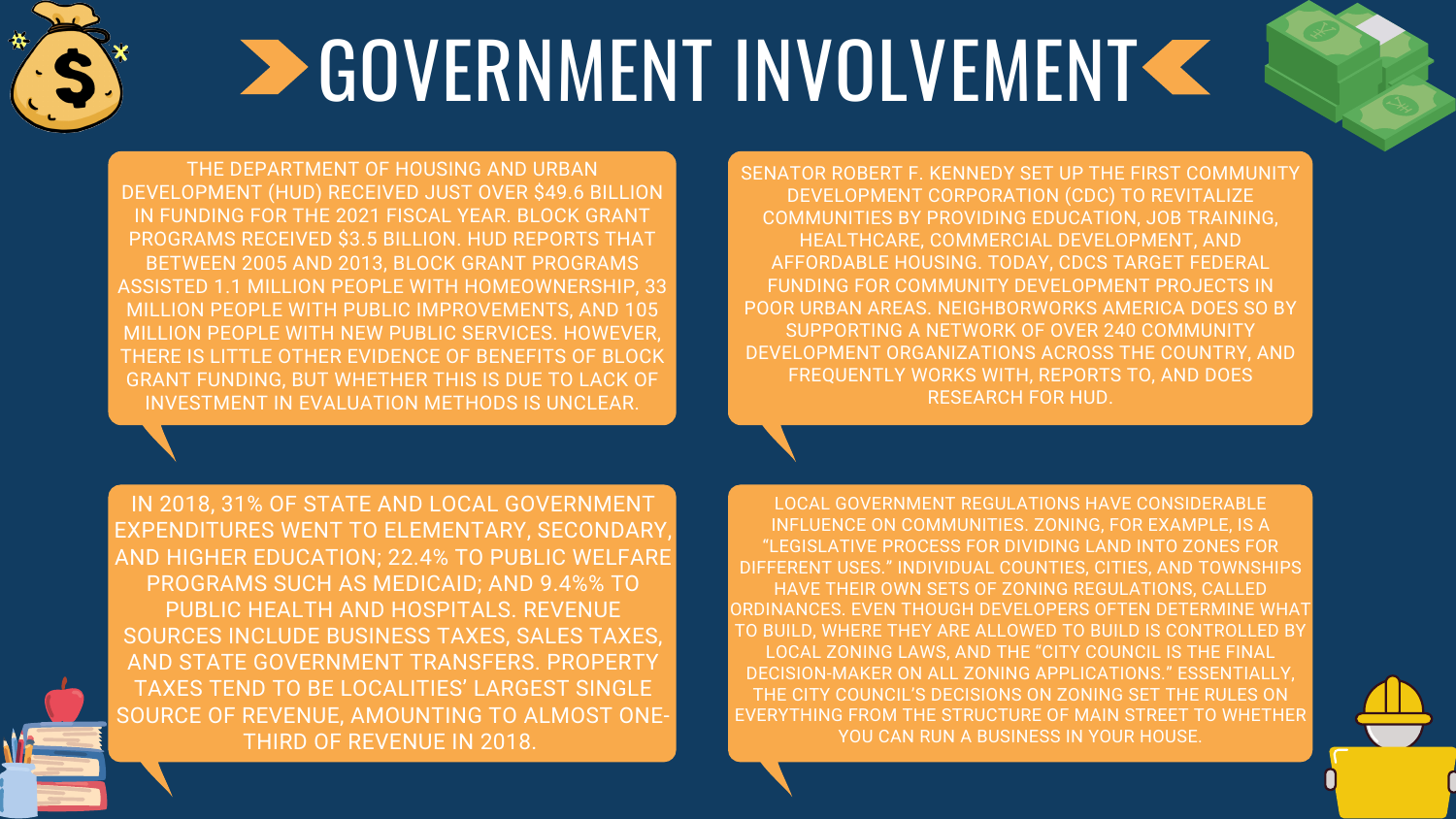## **ERAMING THE ISSUE K**

AT THE TURN OF THE CENTURY, AROUND 600,000 NEW BUSINESSES OPENED EVERY YEAR; SINCE THE GREAT RECESSION FROM 2007-2009, THAT NUMBER HAS BEEN ABOUT 400,000. THE CORONAVIRUS PANDEMIC HAS ONLY [EXACERBATED](https://www.cnbc.com/2020/10/15/small-businesses-are-in-survival-mode-as-the-covid-pandemic-drags-on.html) SMALL BUSINESS CLOSURES. THE PAYCHECK PROTECTION PROGRAM HAS BEEN TRYING TO KEEP SMALL BUSINESSES AFLOAT, BUT LONGER TERM SOLUTIONS THAT INVEST IN INFRASTRUCTURE AND ENTREPRENEURS MAY BE NECESSARY. RESOURCES SUCH AS EDUCATION AND LABOR-FORCE PREPAREDNESS CAN INTEGRATE SMALL BUSINESSES INTO NEIGHBORHOODS.

THE UNIVERSITY OF CHICAGO'S CHANG-TAI HSIEH AND THE UNIVERSITY OF CALIFORNIA'S ENRICO MORETTI ESTIMATED THAT LOCAL REGULATIONS, WHICH HAVE GROWN BY 50% OVER THE PAST 50 YEARS, HAVE DAMPENED U.S. ECONOMY AS A WHOLE BY 9%. OVERLY STRINGENT HOUSING REGULATIONS, PARTICULARLY IN HIGH-WAGE CITIES, HAS RESULTED IN A \$1.4 TRILLION LOSS IN GDP – ESSENTIALLY THE EQUIVALENT OF NEW YORK'S GDP. CUTTING BACK ON REGULATIONS, STREAMLINING PERMITTING PROCESSES, CHANGING ZONING LAWS, AND INVESTING IN REGIONAL INFRASTRUCTURE COULD FOSTER CONDITIONS THAT WOULD MAKE IT POSSIBLE FOR PEOPLE TO FIND AFFORDABLE HOUSING WHERE THEY CAN FIND JOBS.

BY CONTROLLING WHAT CAN BE BUILT IN A PARTICULAR DISTRICT, ZONING AFFECTS WHERE PEOPLE CAN LIVE. NOT ALL LAND CAN BE USED FOR RESIDENTIAL PURPOSES, WHICH CREATES ARTIFICIAL SCARCITY THAT INCREASE THE COST OF LAND. THE GAP BETWEEN WHAT LAND WOULD COST IF THERE WERE NO REGULATIONS, AND THE PRICE PEOPLE ACTUALLY PAY FOR IT, IS CALLED ECONOMIC RENT. ZONING LAWS PREVENT AMERICANS FROM LIVING CLOSE TO THEIR WORK OR MOVING TO CITIES WITH MORE JOBS. OTHER CONCERNS INCLUDE GENTRIFICATION, WHEN AN "INFLUX OF HIGHER-INCOME RESIDENTS TO IMPOVERISHED AREAS CAN 'DISPLACE RENTERS AND HOMEOWNERS, JEOPARDIZE WORK PRACTICES, DISRUPT FAMILY LIFE, AND UNDERMINE CULTURAL CONNECTIONS'" AS RENTS RISE.



AS WAS SEEN IN THE CASE WITH AMAZON SEARCHING FOR A LOCATION FOR ITS HEADQUARTERS, TAX INCENTIVE PACKAGES HAVE BEEN USED FOR DECADES "TO ATTRACT MANUFACTURERES WITH EMPLOYEES AND CAPITAL INVESTMENT," BASED ON THE IDEA THAT THE LARGE COMPANY CAN BRING JOBS AND OTHER ECONOMIC BENEFITS TO THE AREA. MANY ECONOMISTS SEE TAX INCENTIVES AS "CORPORATE GIVEAWAYS THAT DIVERT MONEY FROM EDUCATION, INFRASTRUTURE AND OTHER PRIORITIES," AND NOTE THE VAST MANJORITY OF TAX INCENTIVES GO TO LARGE, ESTABLISHED COMPANIES, NOT TO LOCAL START-UPS OR COMMUNITY BUSINESSES.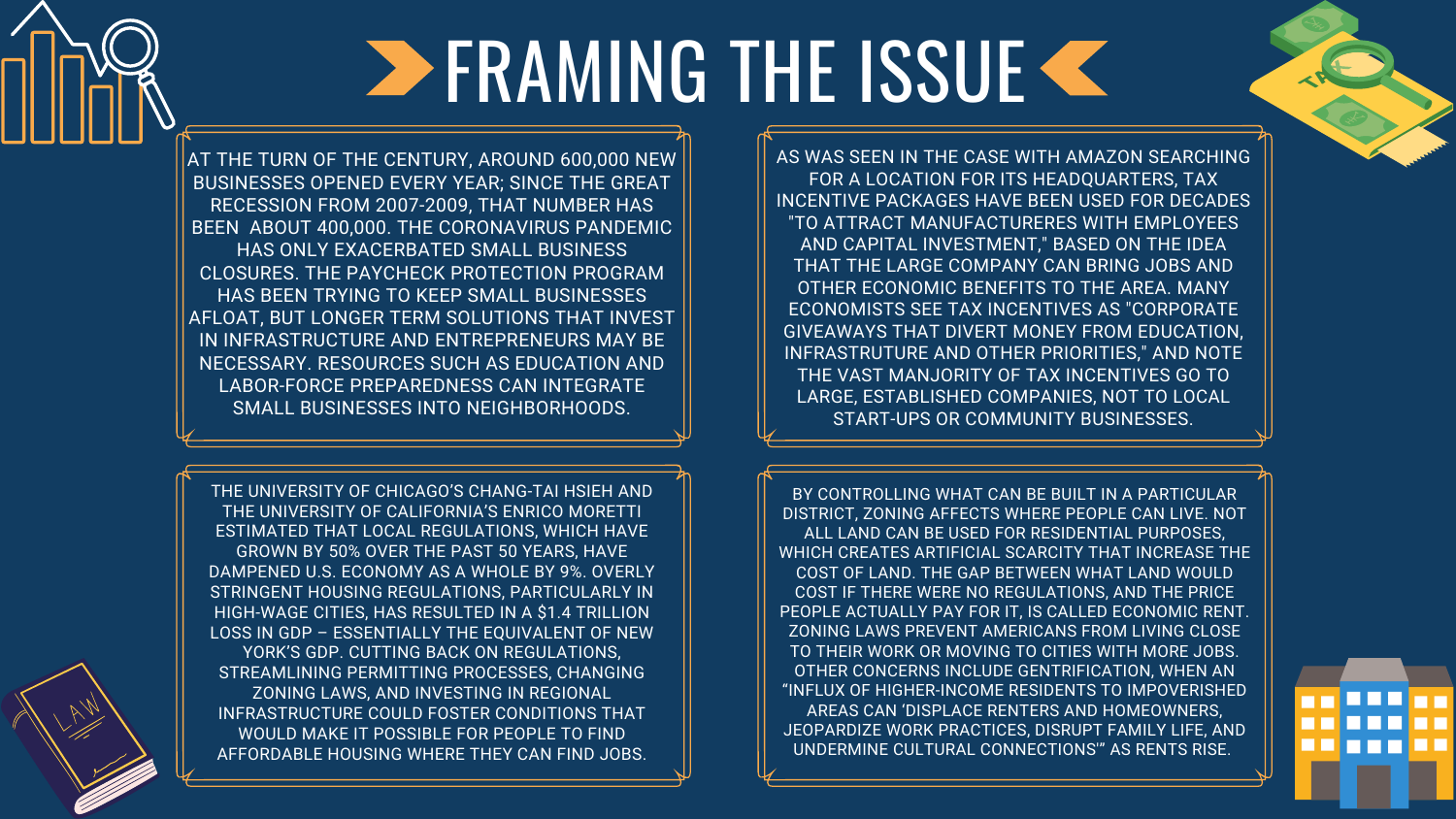



## **SOLUTIONS C**

MOST SMALL BUSINESS OWNERS CAPTIALIZED ON TECHNOLOGY EVEN BEORE THE CORONAVIRUS PANDEMIC, WHICH HAS FORCED BUSINESSES THAT "HAVE LONG EARNED THEIR KEEP THROUGH BRICK-AND-MORTAR OPERATIONS" TO TURN TO E- COMMERCE. RELATIVE TO BUSINESSES THAT HAVE LOW LEVELS OF DIGITAL ENGAGEMENT, DIGITALLY ADVANCED SMALL BUSINESSES EARNED TWICE AS MUCH REVENUE PER EMPLOYEE AND WERE ALMOST THREE TIMES AS LIKELY TO CREATE JOBS OVER THE PREVIOUS YEAR. EXPANDING ONLINE PRESENCE ALLOWS BUSINESSES TO DIVERSIFY THEIR REVENUE STREAMS, KEEP STAFF EMPLOYED, AND EXPAND THEIR AUDIENCE.





INVESTMENT IN SOCIAL INFRASTRUCTURE "IS BECOMING A KEY PART OF PLACEMAKING AND URBAN POLICY" AND THERE ARE MANY DIFFERENT KINDS OF POLICY PROJECTS THAT CAN INVEST IN SOCIAL INFRASTRUCTURE. FOR EXAMPLE, PUBLIC ART CAN "SPARK REVITALIZATION IN BLIGHTED NEIGHBORHOODS AND TURN VACANT LAND INTO PLACES WHERE PEOPLE WANT TO LIVE, WORK, AND PLAY." IN NEW YORK CITY, AN OLD ABANDONED PIECE OF TRANSIT INFRASTRUCTURE WAS TURNED INTO A PARK AREA WHICH IS NOW THE HIGH LINE, ONE OF THE CITY'S LARGEST TOURIST ATTRACTIONS. SIMILARLY, "GREEN INFRASTRUCTURE," SUCH AS PARKS OR COMMUNITY GARDENS, PROVIDES EXCELLENT GATHERING PLACES FOR RECREATIONAL ACTIVITIES, COMMUNITY ENGAGEMENT, AND HEALTH. SCHOOLS AND LIBRARIES, BEYOND SERVING EDUCATIONAL PURPOSES, ARE INSTITUTIONS THROUGH WHICH COMMUNITY MEMBERS – PARTICULARLY CHILDREN AND EVEN IMMIGRANTS – ARE ABLE TO DEVELOP BONDS AND CONTRIBUTE TO THE COMMUNITY. RELIGIOUS INSTITUTIONS, BEYOND BEING HOUSES OF WORSHIP, CAN "BUILD COMMUNITIES AND BECOME INSTITUTIONS OF CIVIL SOCIETY," AS WELL "PROVIDE THE SAFETY NET AND SENSE OF PURPOSE THAT ONLY TIGHT-KNIT COMMUNITIES CAN PROVIDE."

PHYSICAL SPACES ARE NOT THE ONLY WAY TO PROVIDE SOCIAL COHESION; FESTIVALS AND SPECIAL EVENTS CAN PROVIDE COMMUNITIES WITH EXTRA BENEFITS. DURING THESE EVENTS, LOCAL VENDORS, ARTISANS, RESTAURANTEURS, AND HOTELIERS ALL BENEFIT FROM VISITORS, WHICH CONTRIBUTES TO QUALITY OF LIFE BY STRENGTHENING COMMUNITIES, PROVIDING UNIQUE ACTIVITIES AND EVENTS, BUILDING AWARENESS OF DIVERSE CULTURES AND IDENTITIES, AND ACTING AS A SOURCE OF COMMUNITY PRIDE. FOCUSING ON INCLUSIVITY AND PROVIDING THE OPPORTUNITY TO FORM HUMAN CONNECTIONS IS KEY: "CONNECTIONS ARE THE 'GLUE' THAT HOLD COMMUNITIES TOGETHER; WITHOUT THEM, A COMMUNITY STAGNATES AND THE QUALITY OF LIFE DECLINES." SOCIAL INFRASTRUCTURE IS "LESS A THING TO MAXIMIZE THAN A LENS THAT COMMUNITIES AND POLICYMAKERS SHOULD APPLY TO EVERY ROUTINE DECISION ABOUT PHYSICAL INVESTMENT."